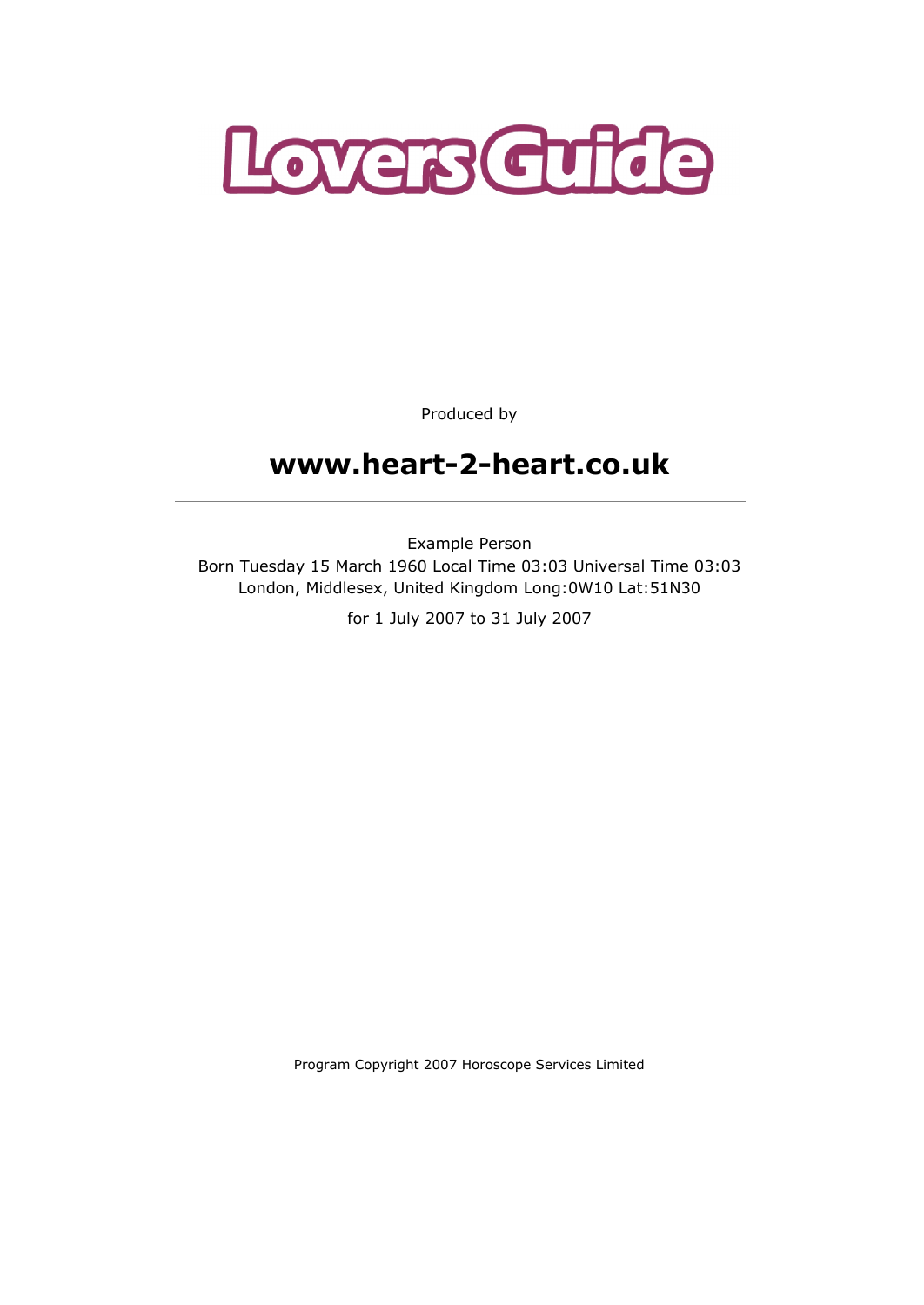

Example Person Born Tuesday 15 March 1960 Local Time 03:03 Universal Time 03:03 London, Middlesex, United Kingdom Long:0W10 Lat:51N30

Geocentric Tropical Placidus True Node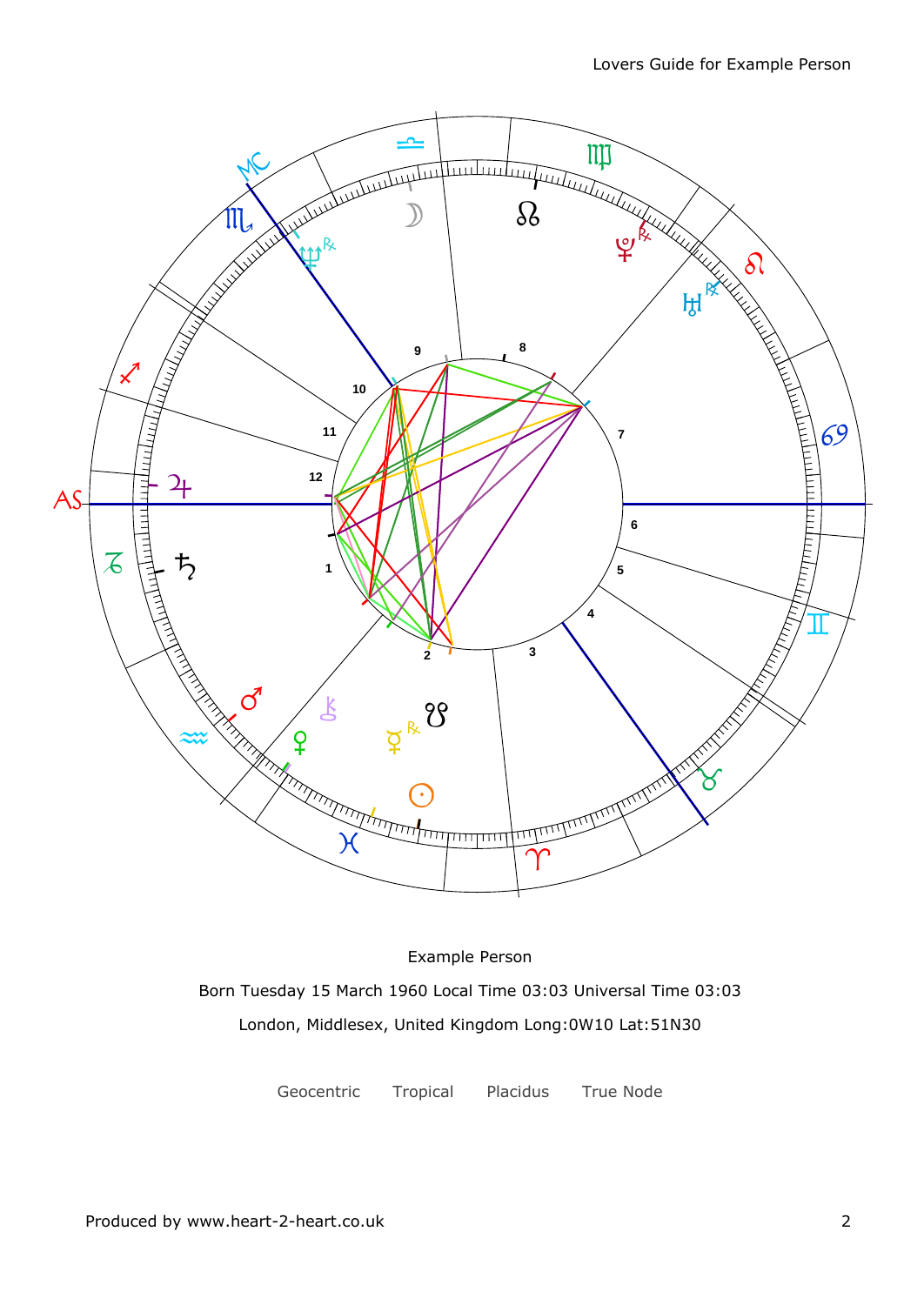| Planet/Point | Glyph                | Sign          | Glyph                    | Position    | House           |
|--------------|----------------------|---------------|--------------------------|-------------|-----------------|
| Sun          | $(\cdot)$            | <b>Pisces</b> | $\chi$                   | 24°32'42"   | 2 <sub>nd</sub> |
| Moon         |                      | Libra         | ⋍                        | 16°55'47"   | 9th             |
| Mercury      | $\breve{\mathrm{Q}}$ | <b>Pisces</b> | $\chi$                   | 16°17'29" R | 2 <sub>nd</sub> |
| Venus        | ¥                    | Aquarius      | $\approx$                | 28°49'42"   | 2 <sub>nd</sub> |
| Mars         | ්                    | Aquarius      | $\approx$                | 16°01'50"   | 1st             |
| Jupiter      | 27                   | Capricorn     | $\overline{\mathcal{A}}$ | 1°39'02"    | 12th            |
| Saturn       | $\bm{\ddot{5}}$      | Capricorn     | $\overline{\mathcal{A}}$ | 16°55'35"   | 1st             |
| Uranus       | ਸ਼੍ਰ                 | Leo           | $\delta\!$               | 17°36'58" R | 7th             |
| Neptune      | ψ                    | Scorpio       | $\mathfrak{m}$           | 8°49'33" R  | 9th             |
| Pluto        | $\mathfrak{P}$       | Virgo         | Щ                        | 4°24'37" R  | 8th             |
| Ascendant    | AS                   | Capricorn     | $\overline{\mathcal{L}}$ | 4°59'38"    |                 |
| MidHeaven    | <b>MC</b>            | Scorpio       | $\mathfrak{m}$           | 10°43'41"   |                 |
| North Node   | $\Omega$             | Virgo         | Щ                        | 24°38'58"   | 8th             |
| Chiron       | 飞                    | Aquarius      | $\approx$                | 29°17'32"   | 2 <sub>nd</sub> |

### Planetary Positions

## House Cusp Positions

| House          | Sign                     | Position | House | Sign                | Position |
|----------------|--------------------------|----------|-------|---------------------|----------|
| 1              | $\overline{\mathcal{A}}$ | 04°59'   | 7     | 69                  | 04°59'   |
| $\overline{2}$ | $\approx$                | 24°23'   | 8     | ১৷                  | 24°23'   |
| 3              | $\bm{\gamma}$            | 11°01'   | 9     | $\equiv$            | 11°01'   |
| 4              | ୪                        | 10°43'   | 10    | $III_{\mathcal{A}}$ | 10°43'   |
| 5              | $\mathbb I$              | 01°09'   | 11    | x                   | 01°09'   |
| 6              | $\mathbb I$              | 17°58'   | 12    | x                   | 17°58'   |

## Element Emphasis - Total Points

| Air | Fire | Earth | Water | Cardi                    |
|-----|------|-------|-------|--------------------------|
| 10  |      |       | 10    | $\overline{\phantom{0}}$ |

| ire | Earth | Water | Cardinal | Fixed | Mutable |
|-----|-------|-------|----------|-------|---------|
| ᅩ   |       | 10    |          |       |         |

## Planetary Weight Point System

| Sun and Moon          |                           | 4 points each Uranus, Neptune & Pluto $\vert$ 1 point each |             |
|-----------------------|---------------------------|------------------------------------------------------------|-------------|
| Mercury, Venus & Mars |                           | 3 points each   Ascendant (Rising Sign)                    | $ 4$ points |
| Jupiter & Saturn      | 2 points each   Midheaven |                                                            | 2 points    |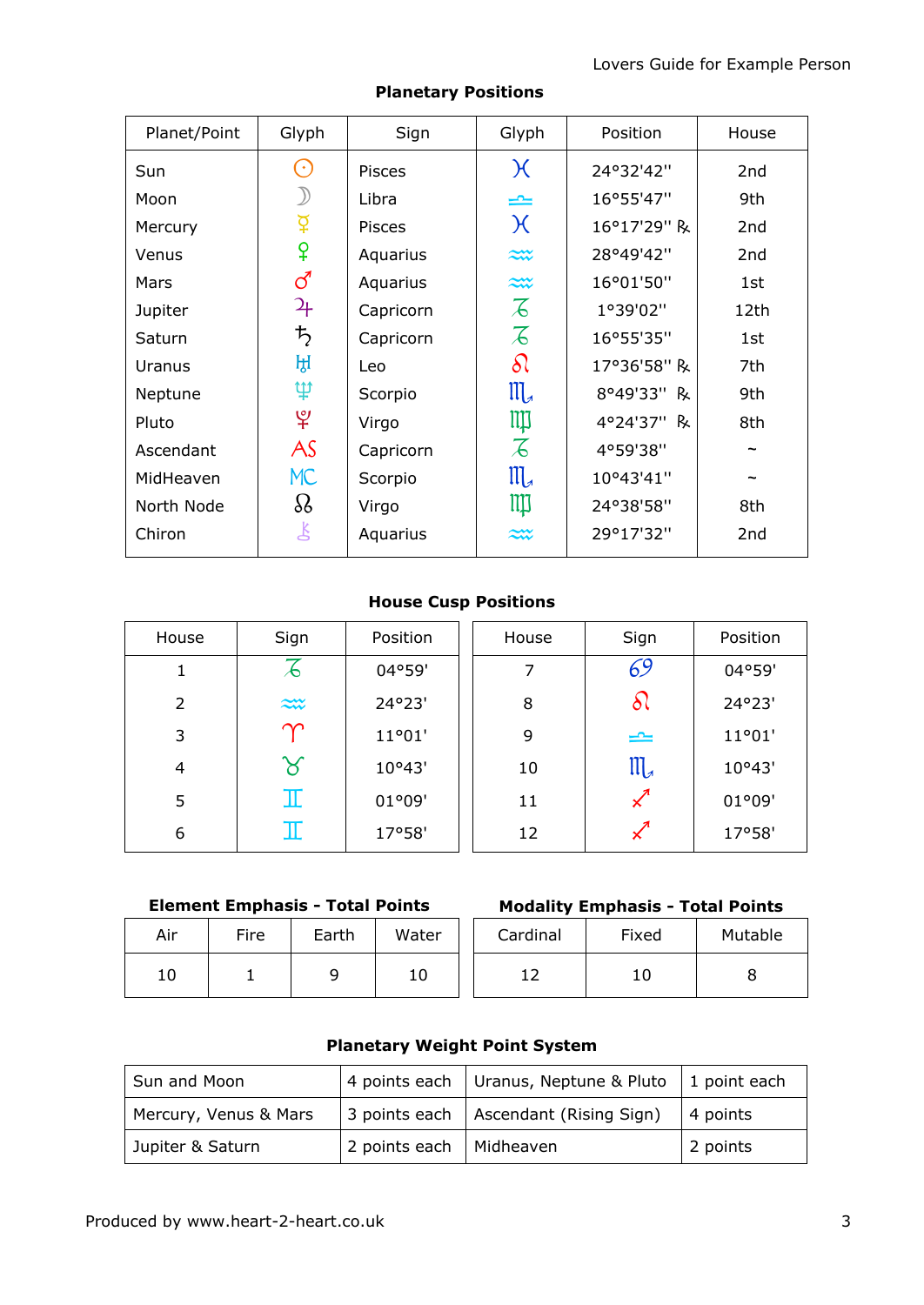

### Planetary Aspects

### Harmonious Aspects

## Challenging Aspects

| Conjunction | O                                        | 0°           | Semisquare     |          | 45°         |
|-------------|------------------------------------------|--------------|----------------|----------|-------------|
| Semisextile | $\boldsymbol{\mathsf{\underline{\vee}}}$ | $30^{\circ}$ | Square         |          | 90°         |
| Sextile     | $\overline{\ast}$                        | $60^{\circ}$ | Quincunx       |          | $130^\circ$ |
| Trine       |                                          | 120°         | Sesquiquadrate | 曱        | 135°        |
|             |                                          |              | Opposition     | $\sigma$ | $180^\circ$ |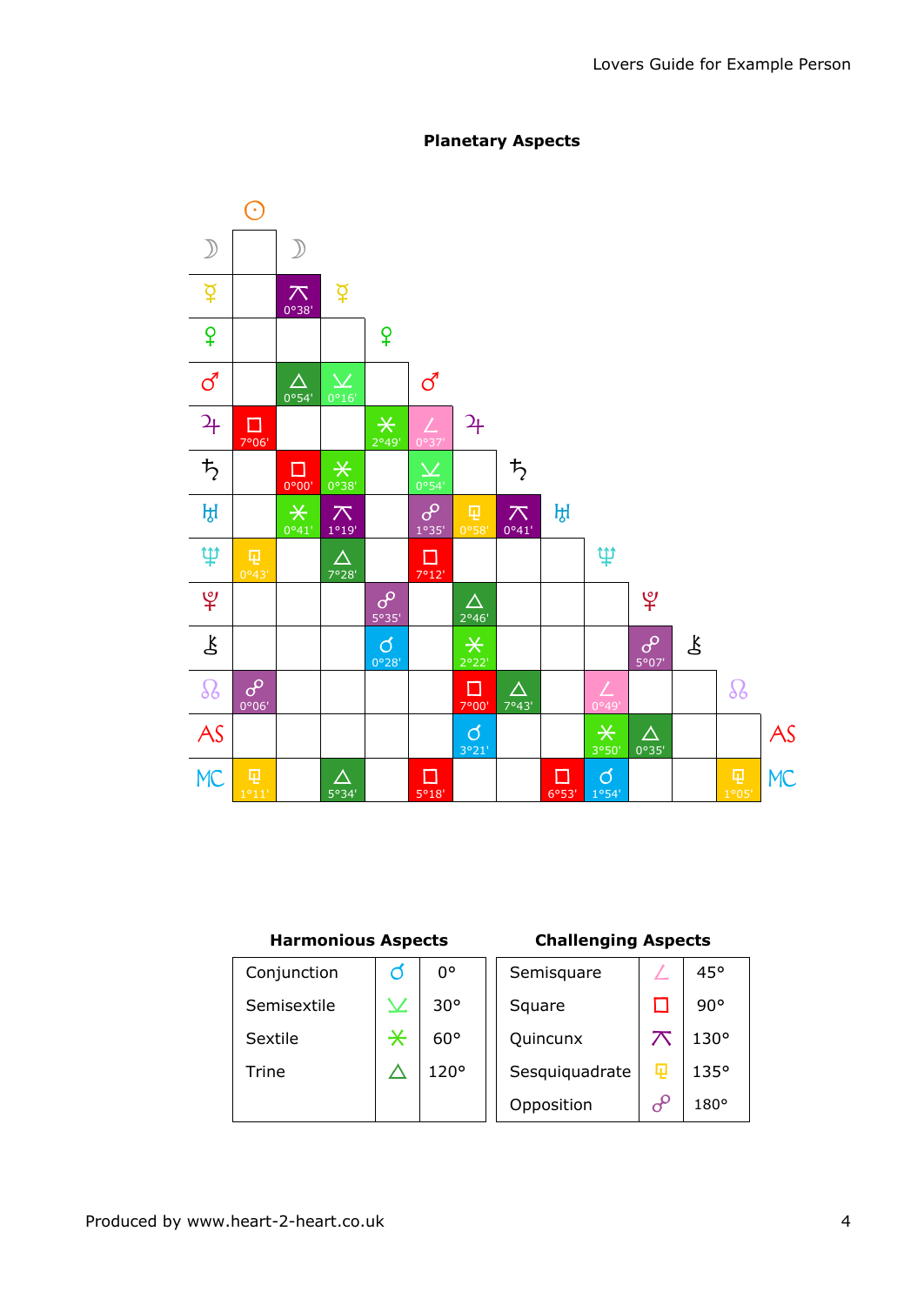### Lovers Guide

Venus, 'the planet of love', is what this two part report is all about.

### Part one - Love Expression

The position of Venus in your birth chart is interpreted here. Venus, the planet of romance, is a pivotal influence in defining how you fall in love, stay in love and what you look for in a lover and 'soul mate'. It not only represents love and affection, but also harmony, cooperation and the way you feel about and react towards other people. It reveals the kind of lover you are and how you express yourself when you are in love.

Each connection is given a Star Rating from one to five to show its relative importance in the way you express yourself. To the right of each pair of symbols is a group of five stars  $\star \times \star \star \star;$ the more dark stars there are the more important the connection. The keys for the planets and the other symbols and terms used are given at the back of the report.

### Part two - Year Developments

The 'transits' of Venus, as it moves through the Solar System, shows how you change, grow and develop when it comes to your relationships in general and your love life in particular.

In your 'Lovers Guide' we interpret only the transits that Venus will make to the other planetary bodies; Mercury, Mars, Jupiter, Saturn, Uranus, Neptune and Pluto as well as the Sun and Moon.

Lovers Guide should only be used as a helpful guide for the periods indicated. At all times it is for you to make use of your most positive characteristics and the periods indicated.

If you are not sure of your exact time of birth then the sections relating to your Ascendant and Houses should be ignored.

Sometimes when a planet 'transits' a planet, it first appears to move forwards and then backwards for a period of time re-creating the same 'transit' several times. This apparent backwards motion is known as 'retrograde' motion.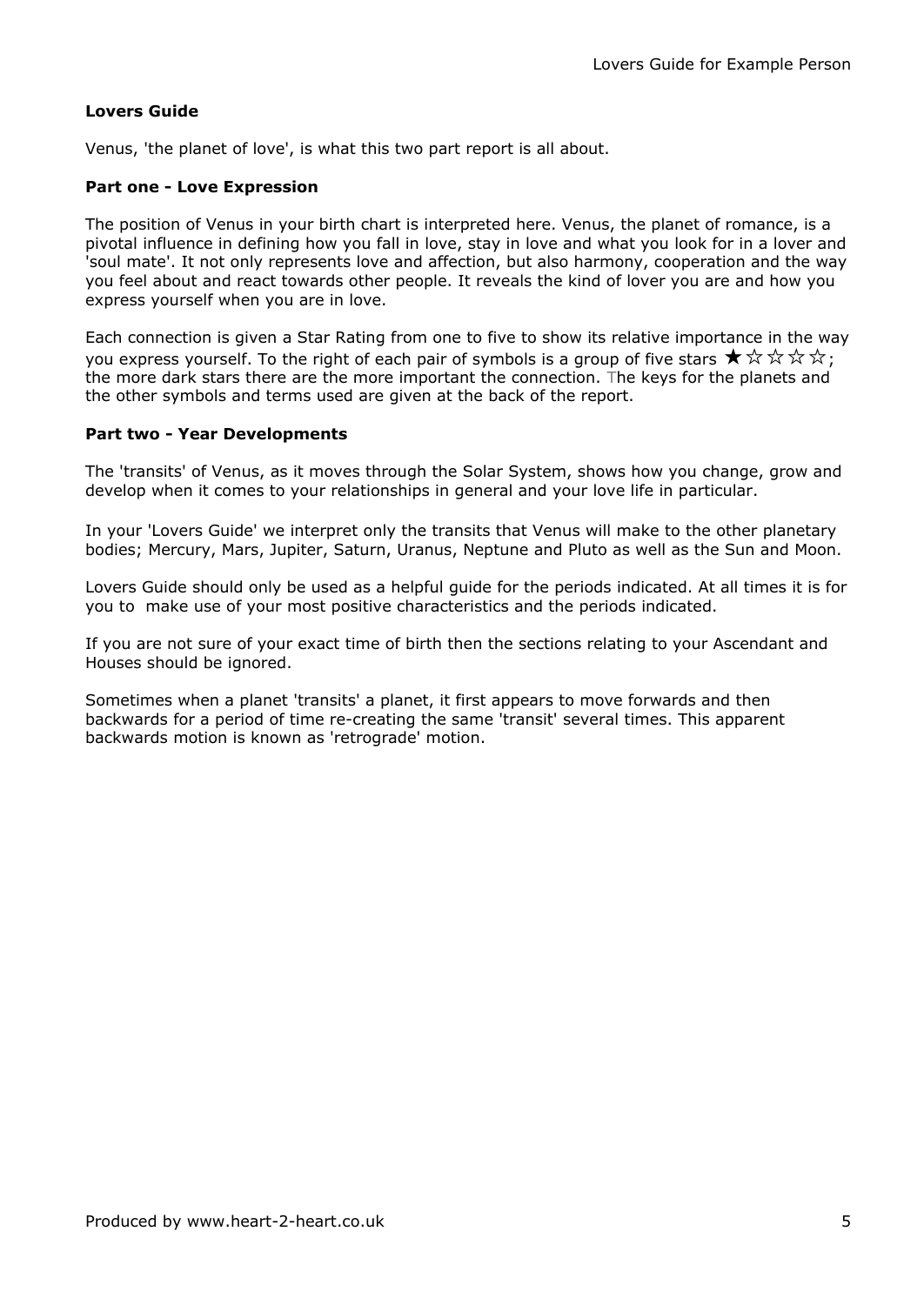### Part one - Love Expression

The position of Venus in your birth chart is interpreted here. Venus, the planet of romance, is a pivotal influence in defining how you fall in love, stay in love and what you look for in a lover and 'soul mate'. It not only represents love and affection, but also harmony, cooperation and the way you feel about and react towards other people. It reveals the kind of lover you are and how you express yourself when you are in love.

Each connection is given a Star Rating from one to five to show its relative importance in the way you express yourself. To the right of each pair of symbols is a group of five stars  $\star \times \star \star \star$ . the more dark stars there are the more important the connection. The keys for the planets and the other symbols and terms used are given at the end of the report.

## $\overline{Q}$

### Venus

Represents how you express your emotions within love, marriage and other personal relationships. It also indicates your attitude towards money, possessions and your aesthetic values.

## $9$  in  $\approx$

### Capacity for love

You have an unconventional approach to relationships. Jealousy and possessiveness horrify you and you'll probably insist on a great deal of personal freedom in any relationship. This can cause problems if you have a partner who needs more of a one to one relationship.

### 2nd house

Possessions and what you own, accumulation of wealth and resources or acquired skills and gifts which give you a sense of value, worth and personal security.

## $\frac{6}{1}$  in 2nd House

### Love and what you value most

You love the good things in life and have the ability to attract the things you want. You may occasionally, however, place too much value on material possessions and creature comforts. When in love, you have a need to form stable and lasting relationships, but may become too possessive.

## $\overline{2}$

Jupiter in your chart represents expansion, your sense of fun, optimism and generosity. It also indicates attitudes concerning your religious and philosophical beliefs.

## $f$   $\star$  7  $\star$   $\star$   $\star$   $\star$   $\star$

#### Charming

You possess an easy-going charm that others feel at ease with. You're always willing to give praise where praise is due. You're an outgoing person who loves life and enjoys being with friends, but you're by no means superficial or vain. Possessing sympathy and understanding, friends often turn to you when they're feeling down, or are in need of a sympathetic ear from someone who can listen without judging.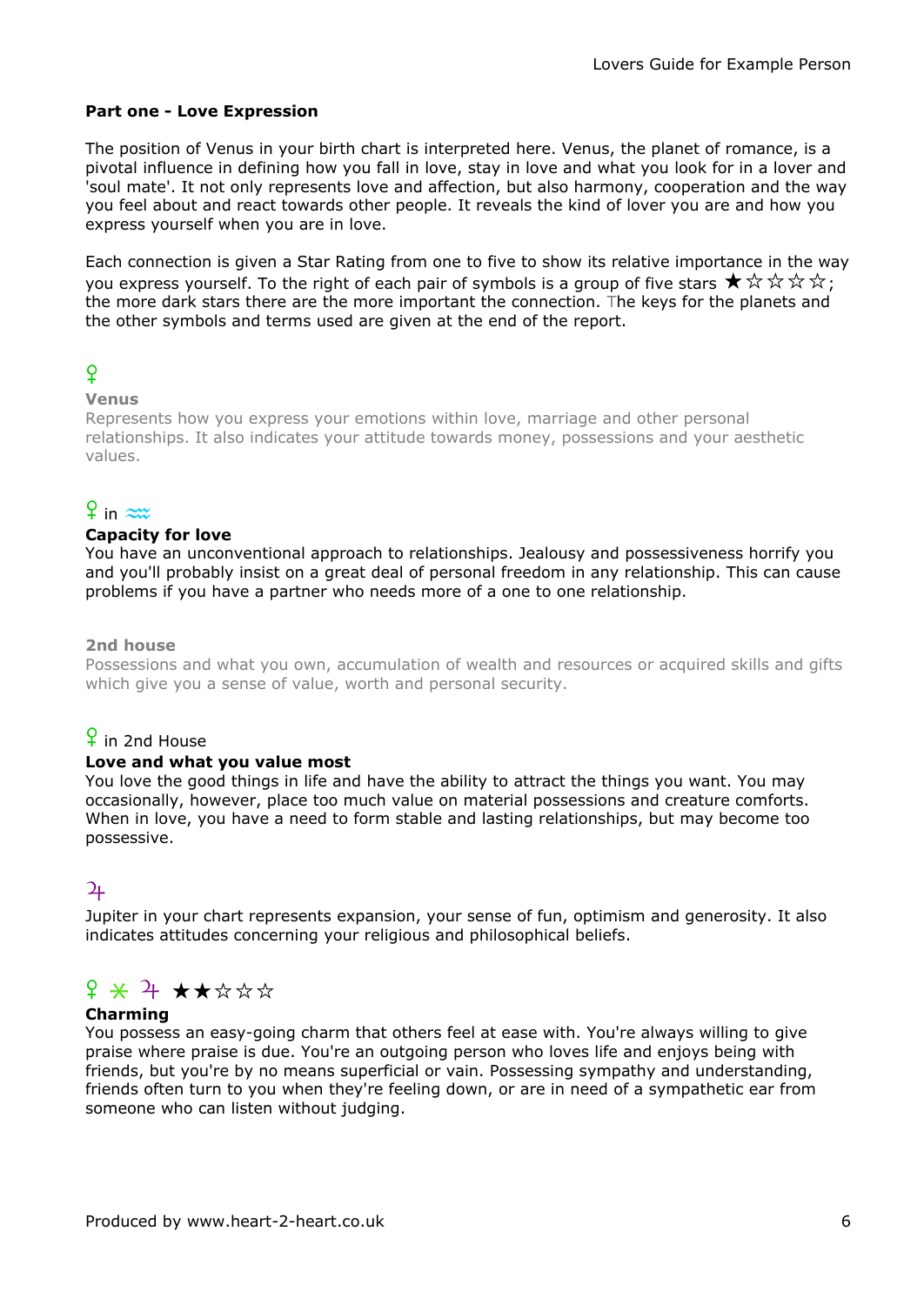## $\mathbf{\varrho}$

### Pluto

Represents the secretive side of your nature, your obsessions and shows us how to come to terms with and deal with your deepest insecurities.

## $f \circ \psi$  \*\*\*\*\*

### Power struggles

There may be possible power struggles in your relationships, with jealousy and possessiveness often being the catalyst. There's a danger that you may find yourself constantly attracting relationships that won't satisfy your emotional needs. You have intense feelings that need room for expression in your relationships, but you also need to be careful to respect and acknowledge other people's needs and feelings.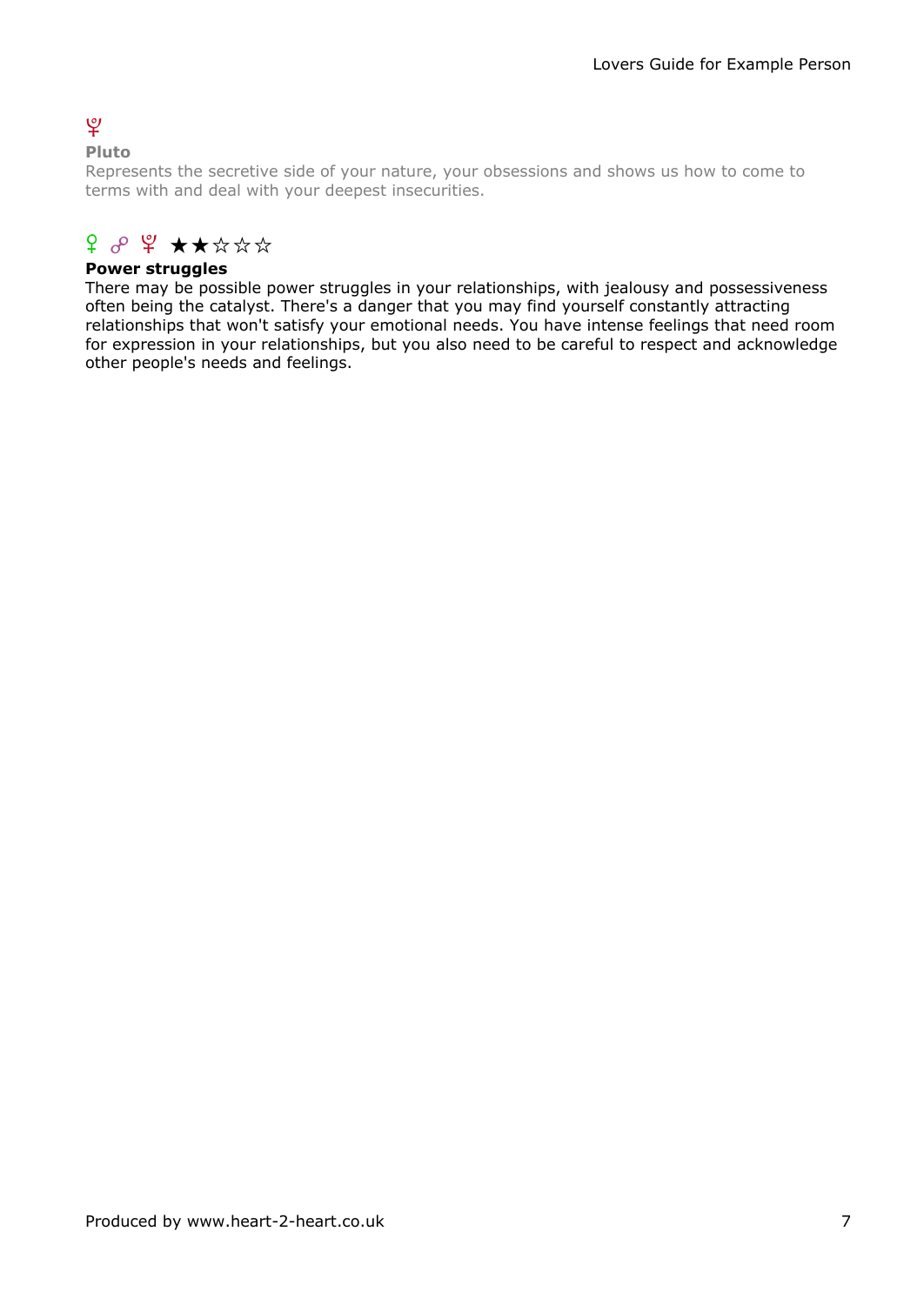### Part two - Future developments

The 'transits' of Venus, as it moves through the Solar System, shows how you change, grow and develop when it comes to your relationships in general and your love life in particular.

In your 'Lovers Guide' we interpret only the transits that Venus will make to the other planetary bodies; Mercury, Mars, Jupiter, Saturn, Uranus, Neptune and Pluto as well as the Sun and Moon.

Lovers Guide should only be used as a helpful guide for the periods indicated. At all times it is for you to make use of your most positive characteristics and the periods indicated.

If you are not sure of your exact time of birth then the sections relating to your Ascendant and Houses should be ignored.

Sometimes when a planet 'transits' a planet, it first appears to move forwards and then backwards for a period of time re-creating the same 'transit' several times. This apparent backwards motion is known as 'retrograde' motion.

### From about: 1 July 2007 to about: 5 July 2007

## $\frac{6}{5}$  transiting your natal 7th House

#### Interaction

The focus is on all relationships, business or personal but especially romance. As you will be so relaxed, love relationships should be a source of tremendous pleasure and satisfaction. You will now go out of your way to show loved ones just how much you care. A new love affair could begin but take care not to place a lover on too high a pedestal or expect them to live up to some kind of impossible ideal. Feeling confident and more co-operative, past differences could now be more easily resolved, especially any matter concerning legal confrontations.

#### From about: 5 July 2007 to about: 31 July 2007

 $\frac{6}{1}$  transiting your natal 8th House

#### Trust

This period often brings an intensification of feelings for another and can bring about some positive developments in your sex life. You may also find that money matters flow more smoothly now. Trusting others helps in sharing resources.

#### From about: 10 July 2007 to about: 13 July 2007

### f w f

### Hold on tight

Keep a tight hold on your purse strings, every little luxury that you now see will seem like a necessity! Business negotiations should also be temporarily postponed. Watch out for confrontations with loved ones, especially women. But do not concede just for the sake of peace and quiet, you could be in the right!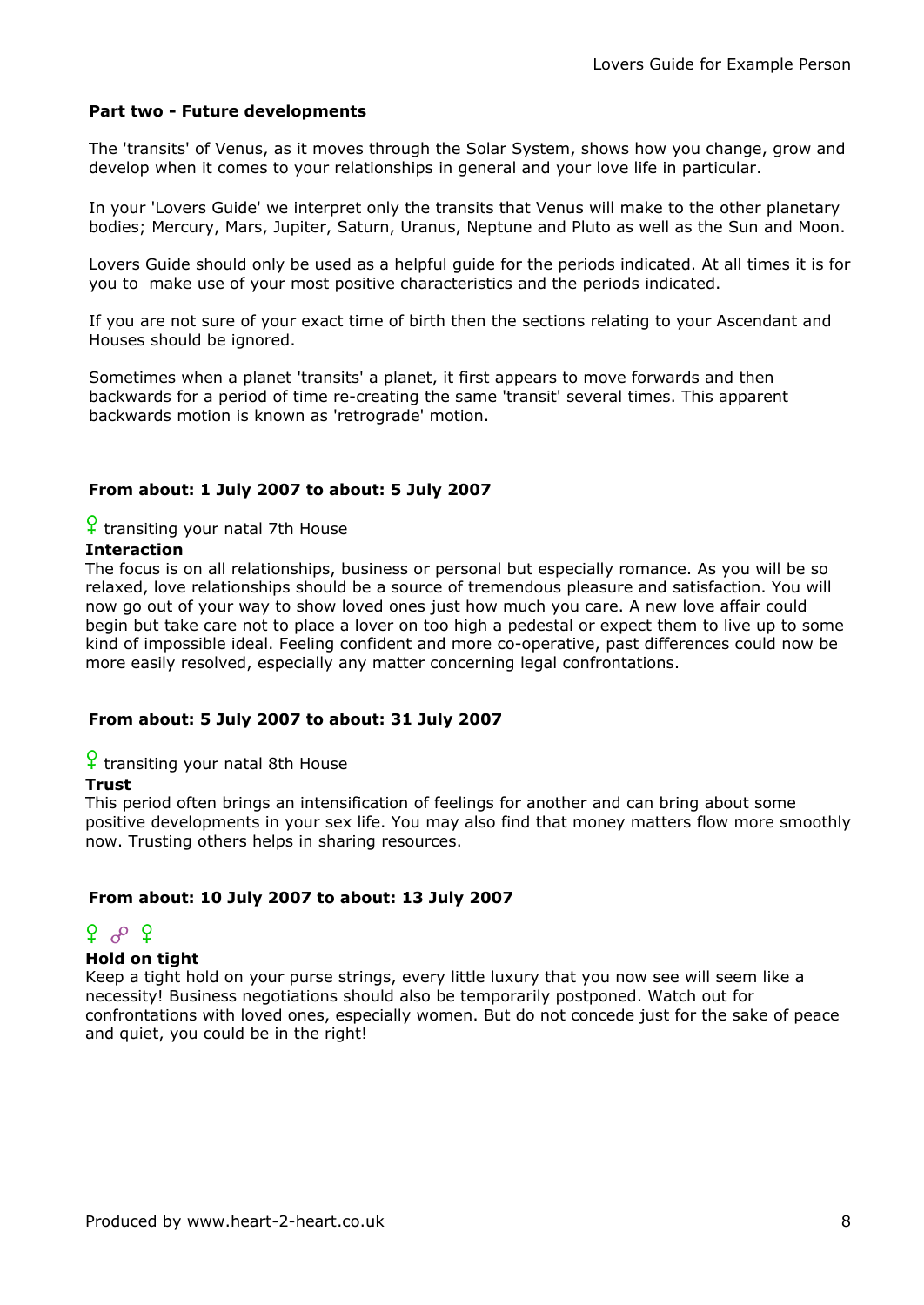### From about: 16 July 2007 to about: 23 July 2007 From about: 31 July 2007 to about: 31 July 2007

# $\frac{6}{4}$   $\Delta$   $\frac{2}{4}$

### Carefree

During this time, you will put others before yourself and will be seen as sympathetic, generous and out-going giving support and love to those in need. Now could be the beginning of pleasant, romantic love affair. Strenuous work should be avoided, as you will be feeling unhurried and carefree. But watch your diet, as weight could easily be gained.